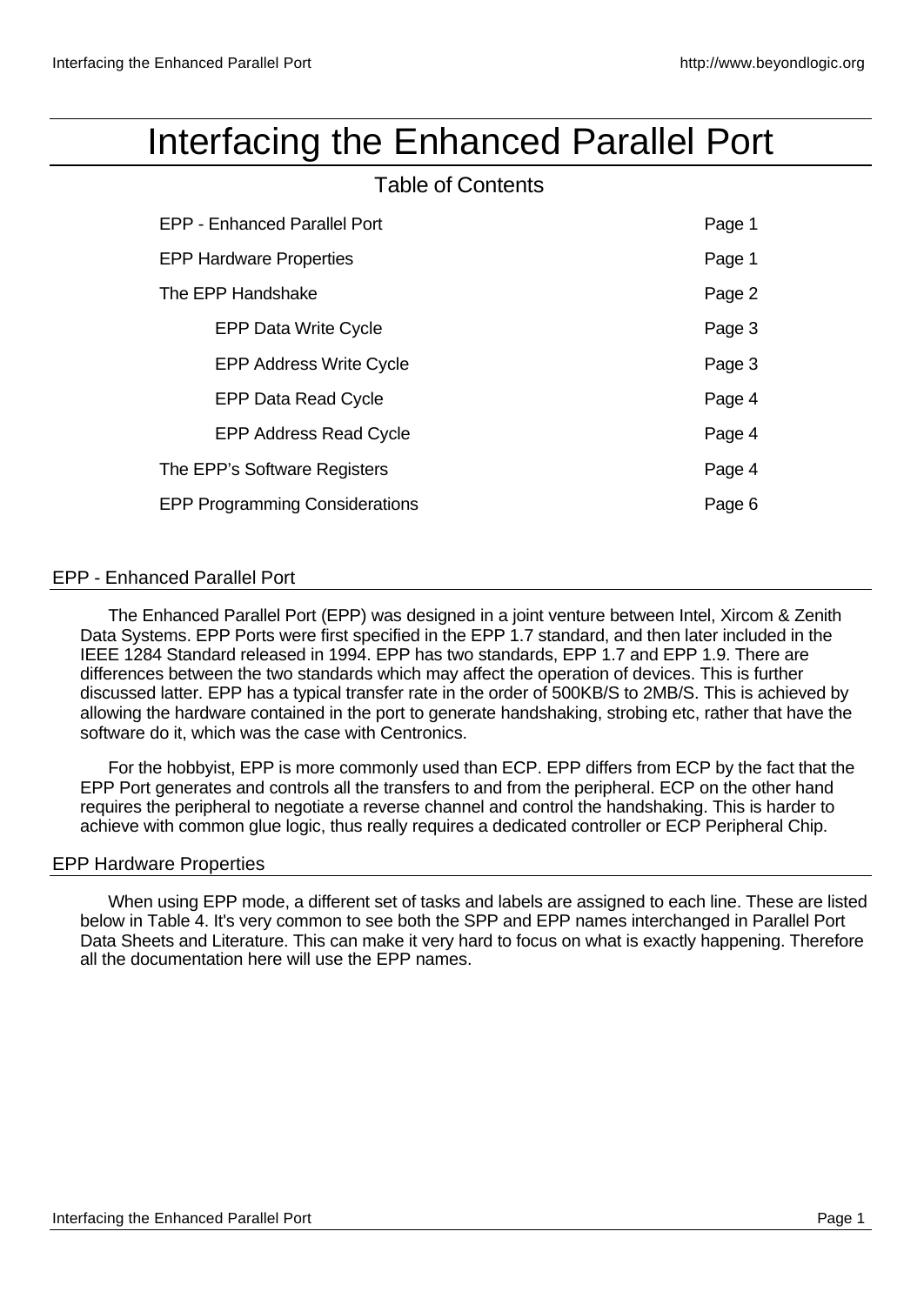| Pin     | <b>SPP</b><br><b>Signal</b> | <b>EPP</b><br><b>Signal</b> | In/Out     | <b>Function</b>                                                                          |  |
|---------|-----------------------------|-----------------------------|------------|------------------------------------------------------------------------------------------|--|
| 1       | <b>Strobe</b>               | Write                       | Out        | A low on this line indicates a Write,<br>High indicates a Read                           |  |
| $2 - 9$ | Data 0-7                    | Data 0-7                    | In-Out     | Data Bus, Bi-directional                                                                 |  |
| 10      | Ack                         | Interrupt                   | In.        | Interrupt Line. Interrupt occurs on<br>Positive (Rising) Edge.                           |  |
| 11      | <b>Busy</b>                 | Wait                        | In.        | Used for handshaking. A EPP cycle<br>can be started when low, and finished<br>when high. |  |
| 12      | Paper Out /<br>End          | Spare                       | $\ln$      | Spare - Not Used in EPP Handshake                                                        |  |
| 13      | Select                      | Spare                       | In.        | Spare - Not Used in EPP Handshake                                                        |  |
| 14      | Auto<br>Linefeed            | Data<br><b>Strobe</b>       | Out        | When Low, indicates Data transfer                                                        |  |
| 15      | Error /<br>Fault            | Spare                       | In.        | Spare - Not used in EPP Handshake                                                        |  |
| 16      | Initialize                  | Reset                       | Out        | <b>Reset - Active Low</b>                                                                |  |
| 17      | <b>Select</b><br>Printer    | Address<br><b>Strobe</b>    | Out        | When low, indicates Address transfer                                                     |  |
| 18-25   | Ground                      | Ground                      | <b>GND</b> | Ground                                                                                   |  |

Table 1. Pin Assignments For Enhanced Parallel Port Connector.

Paper Out, Select and Error are not defined in the EPP handshake. These lines can be utilised in any way by the user. The status of these lines can be determined at anytime by viewing the SPP Status Register. Unfortunately there are no spare output's. This can become a hassle regularly.

# The EPP Handshake

In order to perform a valid exchange of data using EPP we must follow the EPP handshake. As the hardware does all the work, this handshake only requires to be used for your hardware and not for software as the case with SPP. To initiate an EPP cycle your software needs to perform only one I/O operation to the relevant EPP Register. Details on this, later.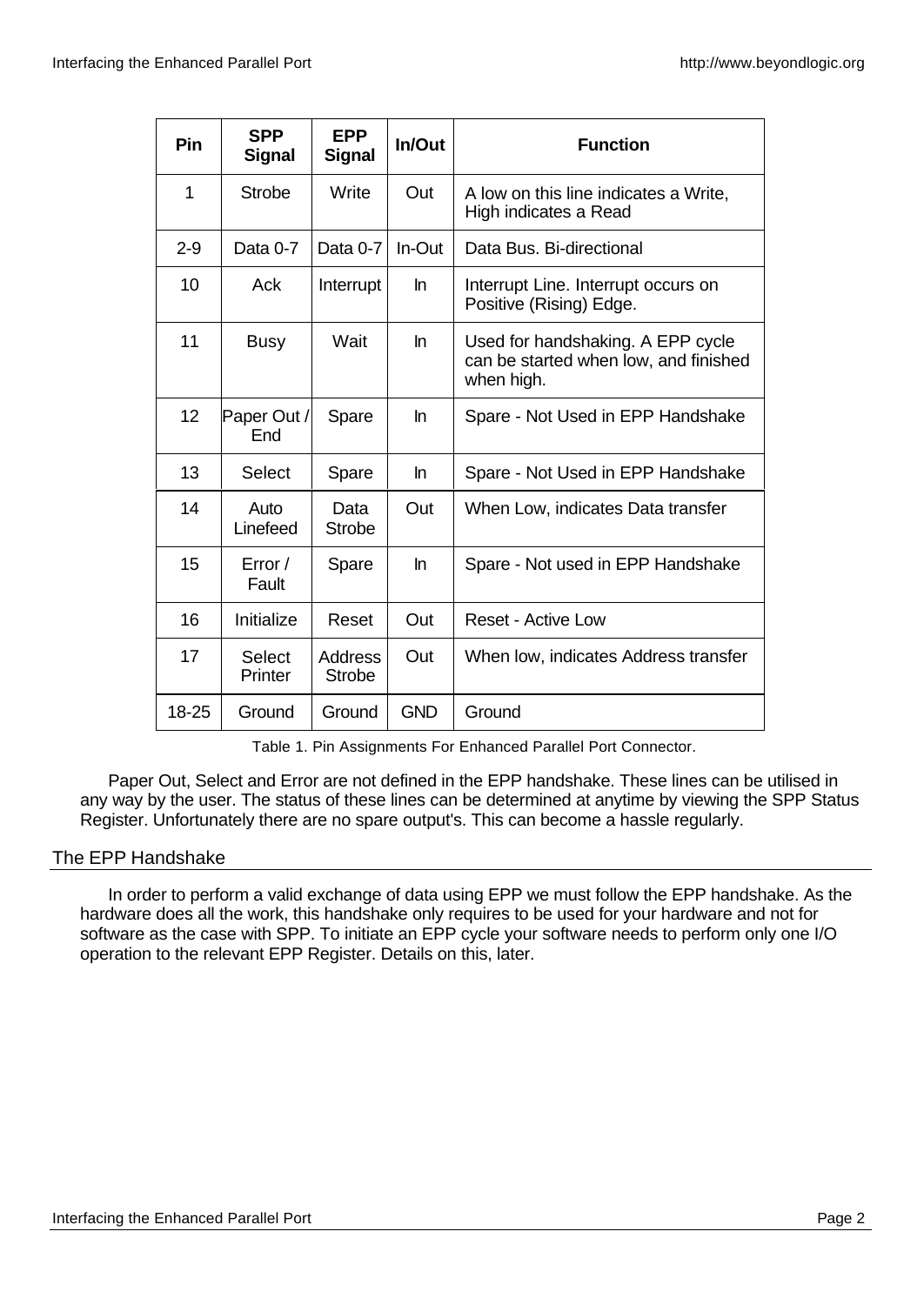# EPP Data Write Cycle

| <b>EPP Data Write</b>                                 | 1. Program writes to EPP Data Register.<br>(Base + 4)                                                                                              |
|-------------------------------------------------------|----------------------------------------------------------------------------------------------------------------------------------------------------|
| Write<br>Data Strobe                                  | 2. nWrite is placed low. (Low indicates write<br>operation)<br>3. Data is placed on Data Lines 0-7.                                                |
| Wait<br>Data                                          | 4. nData Strobe is asserted if Wait is Low<br>(O.K. to start cycle)<br>5. Host waits for Acknowledgment by<br>nWait going high (O.K. to end cycle) |
| Figure 1. Enhanced Parallel Port Data Write<br>Cycle. | 6. nData Strobe is de-asserted.<br>7. EPP Data Write Cycle Ends.                                                                                   |

#### EPP Address Write Cycle



Figure 2. Enhanced Parallel Port Address Write Cycle.

- 1. **Program writes address to EPP's Address Register (Base + 3)**
- 2. Write is placed low. (Low indicates write operation)
- 3. **Address is placed on Data Lines 0-7.**
- 4. nAddress Strobe is asserted if Wait is Low (O.K. to start cycle)
- 5. **Host waits for Acknowledgment by wait going high (O.K. to end cycle)**
- 6. nAddress Strobe is De-asserted.
- 7. **EPP Address Write Cycle Ends.**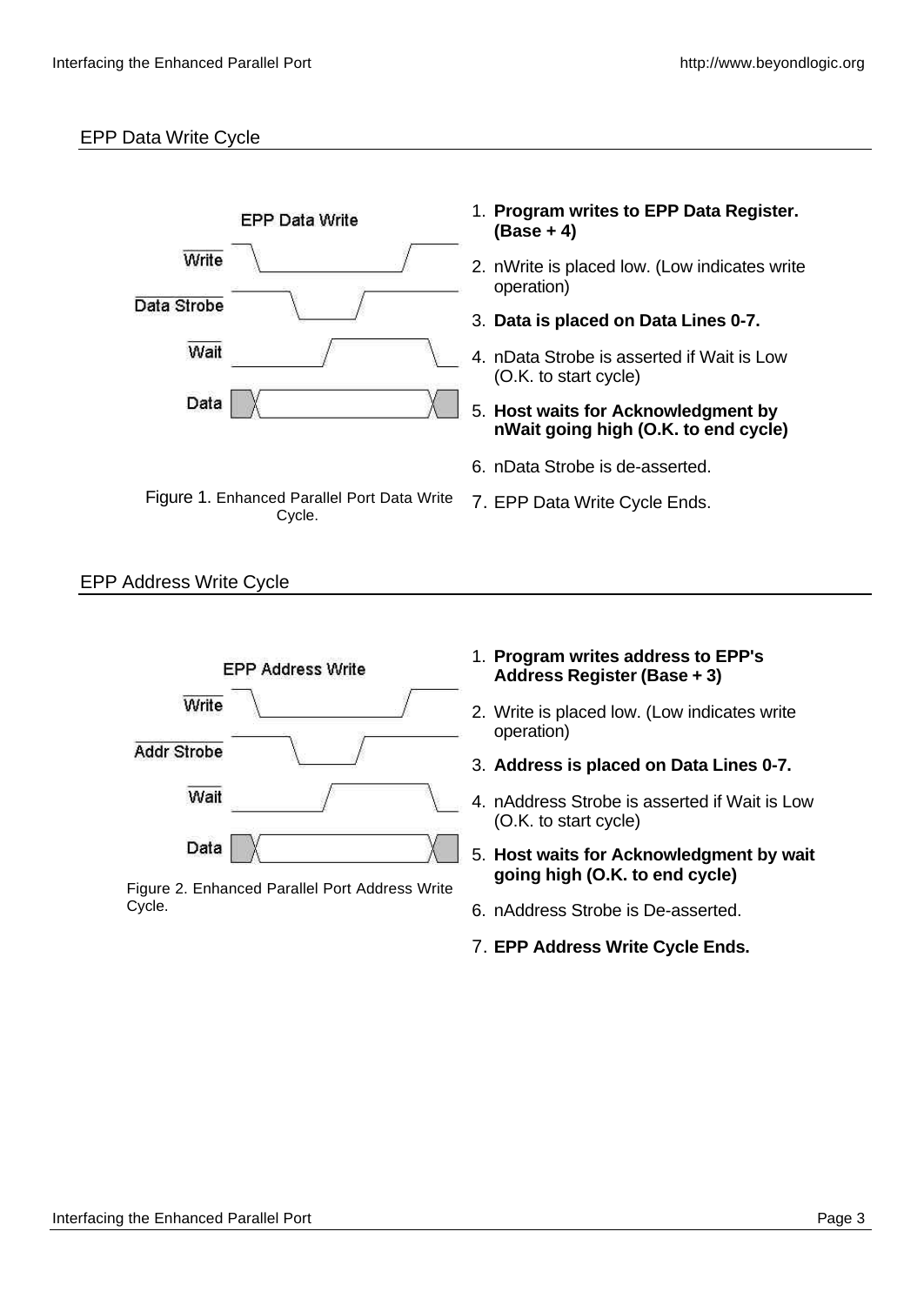#### EPP Data Read Cycle



Figure 3. Enhanced Parallel Port Data Read Cycle.

#### EPP Address Read Cycle



Figure 4. Enhanced Parallel Port Address Read Cycle.

- 1. **Program reads EPP Data Register. (Base + 4)**
- 2. nData Strobe is asserted if Wait is Low (O.K. to start cycle)
- 3. **Host waits for Acknowledgment by nWait going high**
- 4. Data is read from Parallel Port Pins.
- 5. **nData Strobe is de-asserted.**
- 6. EPP Data Read Cycle Ends.

- 1. **Program reads EPP Address Register. (Base + 3)**
- 2. nAddr Strobe is asserted if Wait is Low (O.K. to start cycle)
- 3. **Host waits for Acknowledgment by nWait going high**
- 4. Data is read from Parallel Port Pins.
- 5. **nAddr Strobe is de-asserted.**
- 6. EPP Address Read Cycle Ends.
- *Note* If implementing EPP 1.7 Handshake (Pre IEEE 1284) the Data and Address Strobes can be asserted to start a cycle regardless of the wait state. EPP 1.9 will only start a cycle once wait is low. Both EPP 1.7 and EPP 1.9 require the wait to be high to finish a cycle.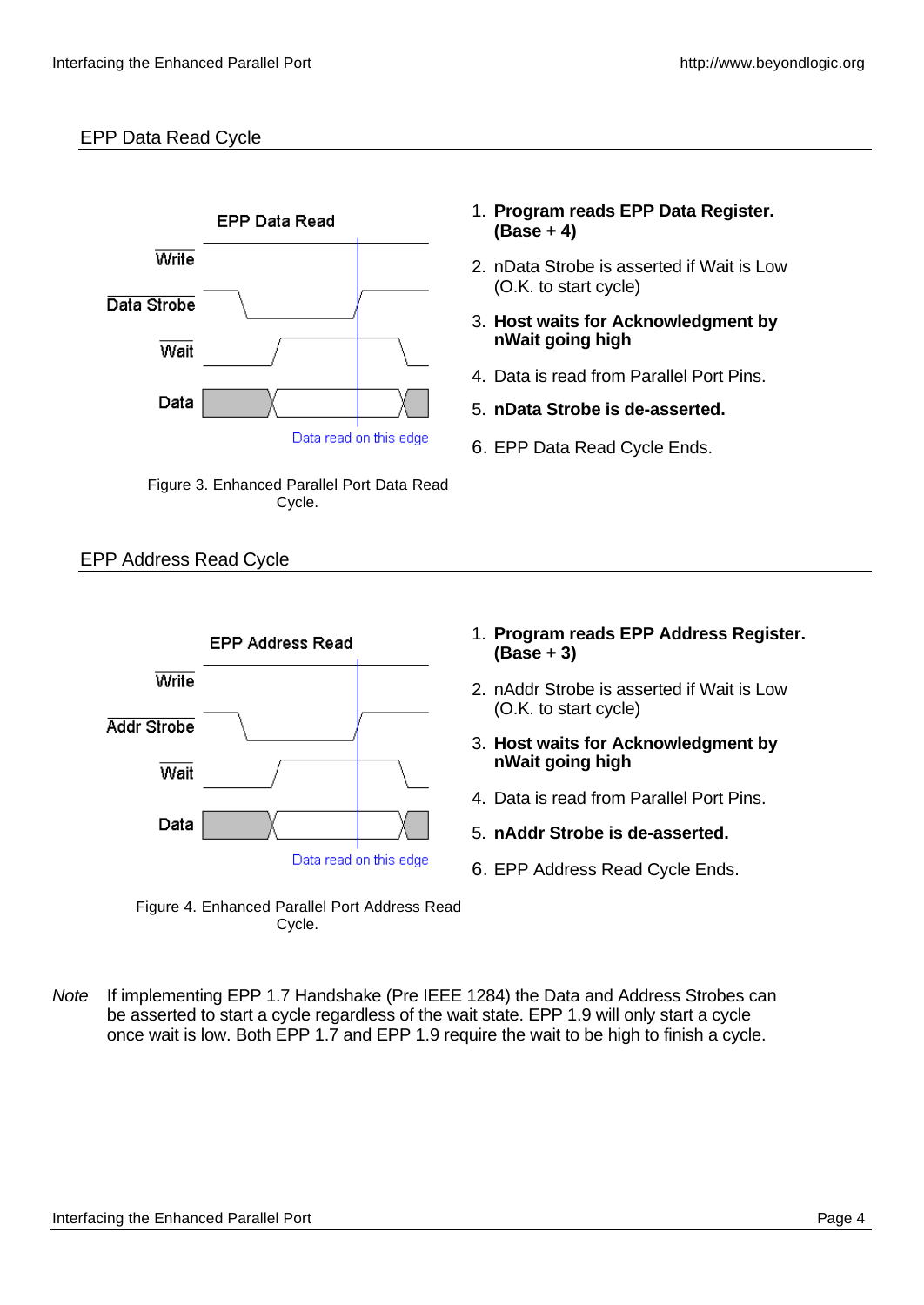#### The EPP's Software Registers.

The EPP Port also has a new set of registers. However 3 of them have been inherited from the Standard Parallel Port. On the next page is a table showing the new and existing registers.

| <b>Address</b> | <b>Port Name</b>               | <b>Read/Write</b> |  |
|----------------|--------------------------------|-------------------|--|
| Base $+0$      | Data Port (SPP)                | Write             |  |
| Base + 1       | Status Port (SPP)              | Read              |  |
| Base + 2       | Control Port (SPP)             | Write             |  |
| $Base + 3$     | Address Port (EPP)             | Read/Write        |  |
| Base $+4$      | Data Port (EPP)                | Read/Write        |  |
| Base $+5$      | Undefined (16/32bit Transfers) |                   |  |
| Base $+6$      | Undefined (32bit Transfers)    |                   |  |
| Base + 7       | Undefined (32bit Transfers)    |                   |  |

Table 2 EPP Registers

As you can see, the first 3 addresses are exactly the same than the Standard Parallel Port Register and behave in exactly the same way. Therefore if you used a Enhanced Parallel Port, you can output data to Base + 0 in exactly the same fashion than you would if it was a Standard Parallel Port (SPP). If you were to connect a printer, and use compatibility mode then you would have to check to see if the port is busy and then assert & de-assert the strobe using the Control and Status Port, then wait for the Ack.

If you wish to communicate with a EPP compatible device then all you have to do, is place any data you wish to send in the EPP Data Register at Base + 4 and the card will generate all the necessary handshaking required. Likewise if you wish to send an address to your device, then you use the EPP Address Register at offset +3.

Both the EPP Address Register and the EPP Data Register are read / write, thus to read data from your device, you can use the same registers. However the EPP Printer Card has to initiate a read Cycle as both the nData Strobe and nAddress Strobe are outputs. Your device can signal a read request via the use of the interrupt and have your ISR perform the Read Operation.

The Status Port has one little modification. Bit 0, which was reserved in the SPP register set, now becomes the EPP Time-out Bit. This bit will be set when an EPP time-out occurs. This happens when the nWait line is not deasserted within approximately 10uS (depending upon the port) of the IOW or IOR line being asserted. The IOW and IOR are the I/O Read and Write lines present on the ISA Bus.

The EPP mode is very depended of the ISA bus timing. When a read cycle is performed, the port must undertake the appropriate Read/Write handshake and return the data in that ISA cycle. Of course this doesn't occur within one ISA cycle, thus the port uses the IOCHRDY (I/O Channel Ready) on the ISA bus to introduce wait states, until the cycle completes. Now imagine if a EPP Read or Write is started with no peripheral connected? The port never gets an acknowledgment (nWait), thus keeps sending requests for wait states, and your computer locks up. Therefore the EPP implements a type of watchdog, which times out after approximately 10uS.